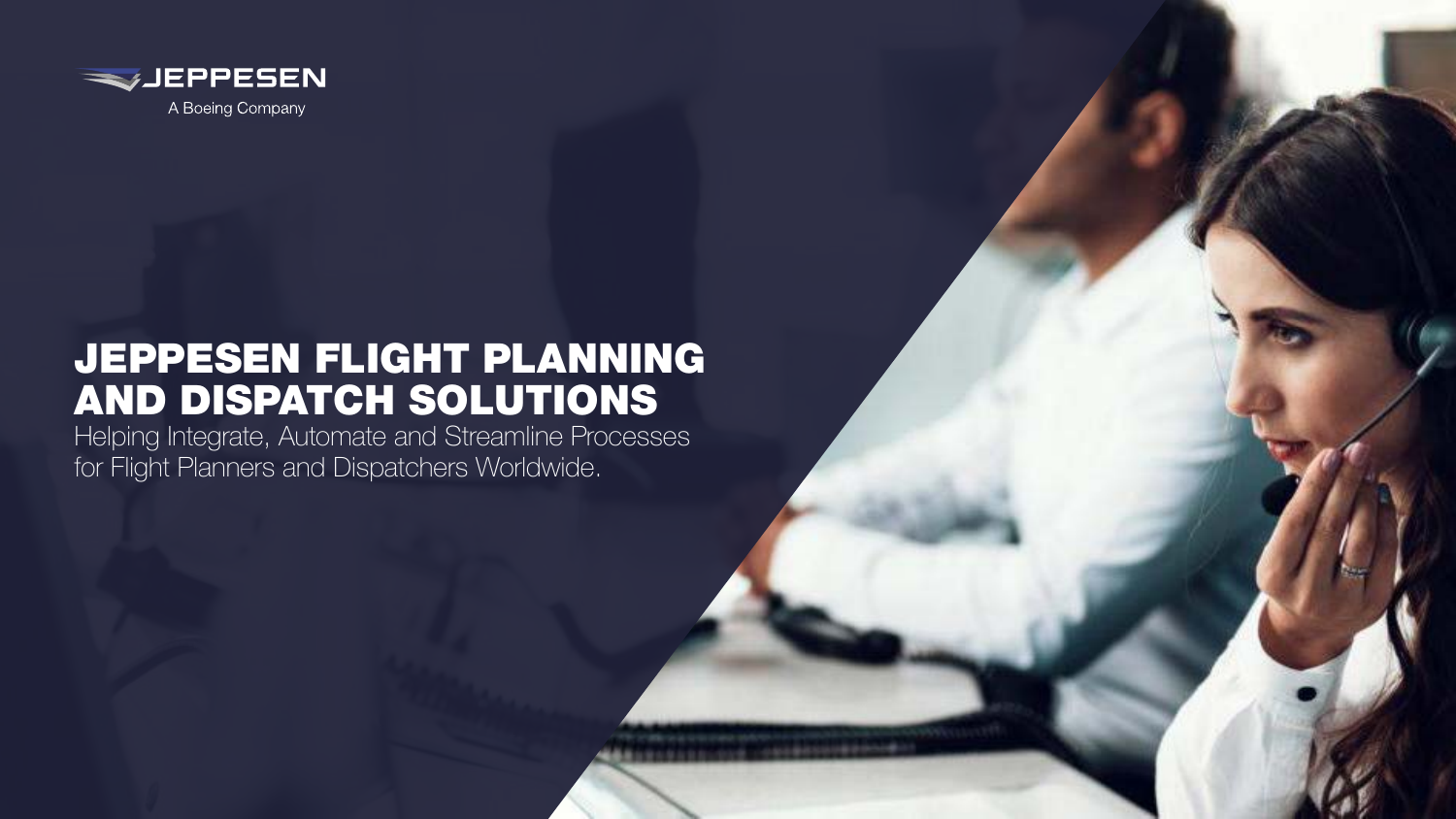

Every flight is a journey, and every journey requires a plan. Flight planners and dispatchers play a pivotal role in making sure every journey is optimized and efficient as possible.

Flight planners and dispatchers live in a challenging world. Faced with complex and time-consuming processes in a highly regulated environment, they must have extensive knowledge across a variety of disciplines—from country-specific government regulations to weather and more. Their work is often manual and repetitive, and they're forced to work with outdated technologies. And, while the work they perform may not be in the aircraft, they are equally as important and responsible as the pilot.

Jeppesen Flight Planning and Dispatch solutions address the many challenges flight planners and dispatchers face. Our solutions help optimize routes for reduced fuel costs and overflight charges, increase on-time performance, and improve operational efficiency thanks to automated workflows.

While each solution is individually powerful, the real advantage comes from a fully integrated, comprehensive suite of flight planning and dispatch solutions.

Read on to discover how.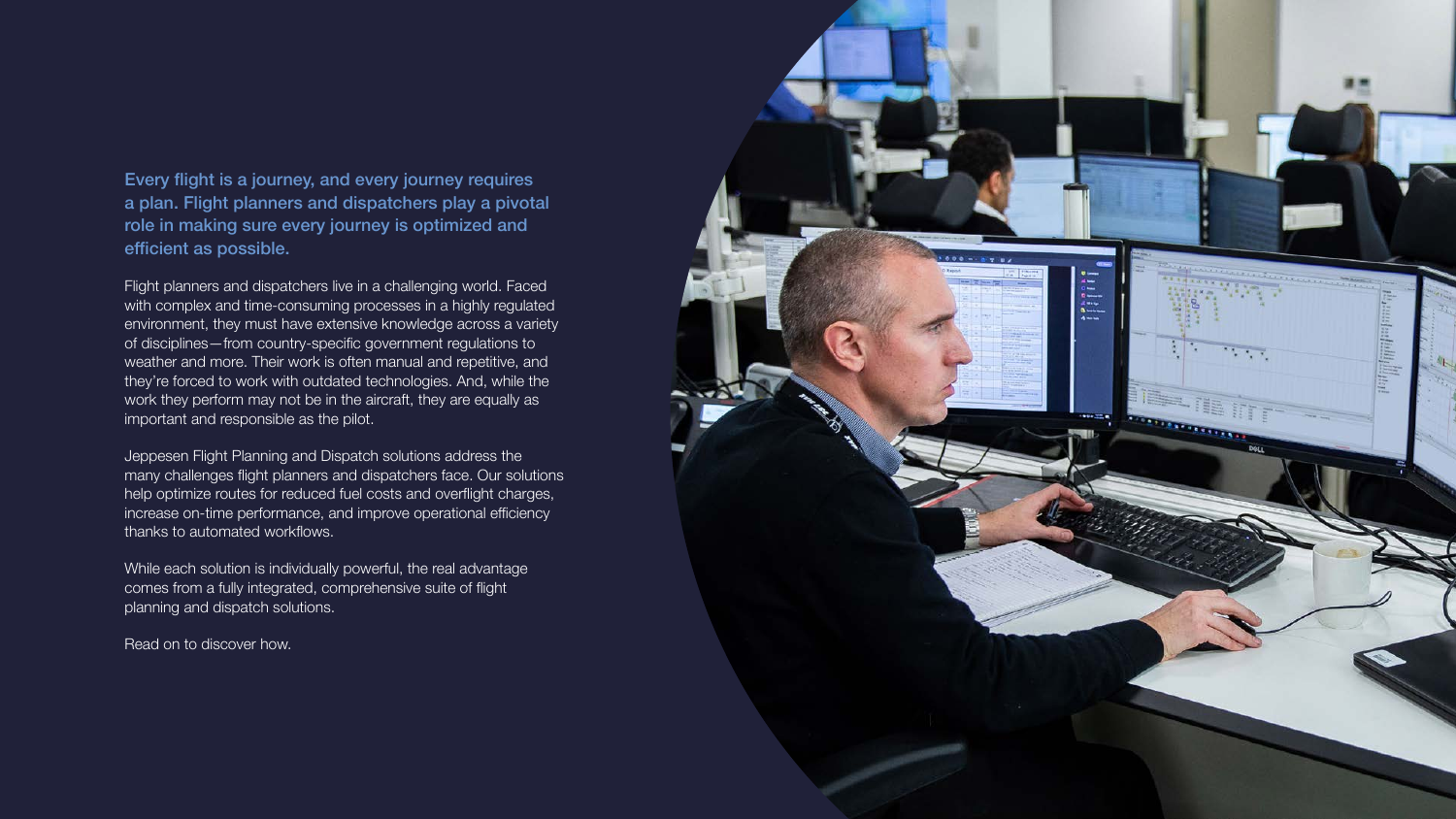Every day, commercial and business aviation operators around the world rely on the Jeppesen JetPlanner family of flight planning and dispatch systems. It includes JetPlanner, JetPlanner Pro, and the engine that drives it all—JetPlan Engine.

All JetPlanner solutions:

- **. Integrate with Jeppesen Navigational Data and** Terminal Charts, weather, NOTAMs, and FliteBrief
- **Include Graphical Route Planning**
- **Support even the most complex flight planning**

## JEPPESEN JETPLANNER FAMILY

#### JETPLANNER BENEFITS

- Minimizes potential disruptions with first-time flyable routes in complex airspace systems
- Reduces fuel costs, flight times and overflight charges via its intuitive, advanced graphical interface

#### JETPLANNER PRO BENEFITS

- Enables flight planners and dispatchers to focus on critical information and complex tasks thanks to its streamlined flight planning and dispatch process
- Scalable to accommodate multiple users simultaneously
- Increased operational efficiencies with a powerful rules-based automation system
- **•** Integrates with third-party systems and Jeppesen prodicts, including Jeppesen Runway Analysis, NOTAM Management Tools, FliteBrief and Aviator

#### JETPLAN ENGINE

**• The power behind every JetPlanner solution** 

### How JetPlanner solutions help



integrates with



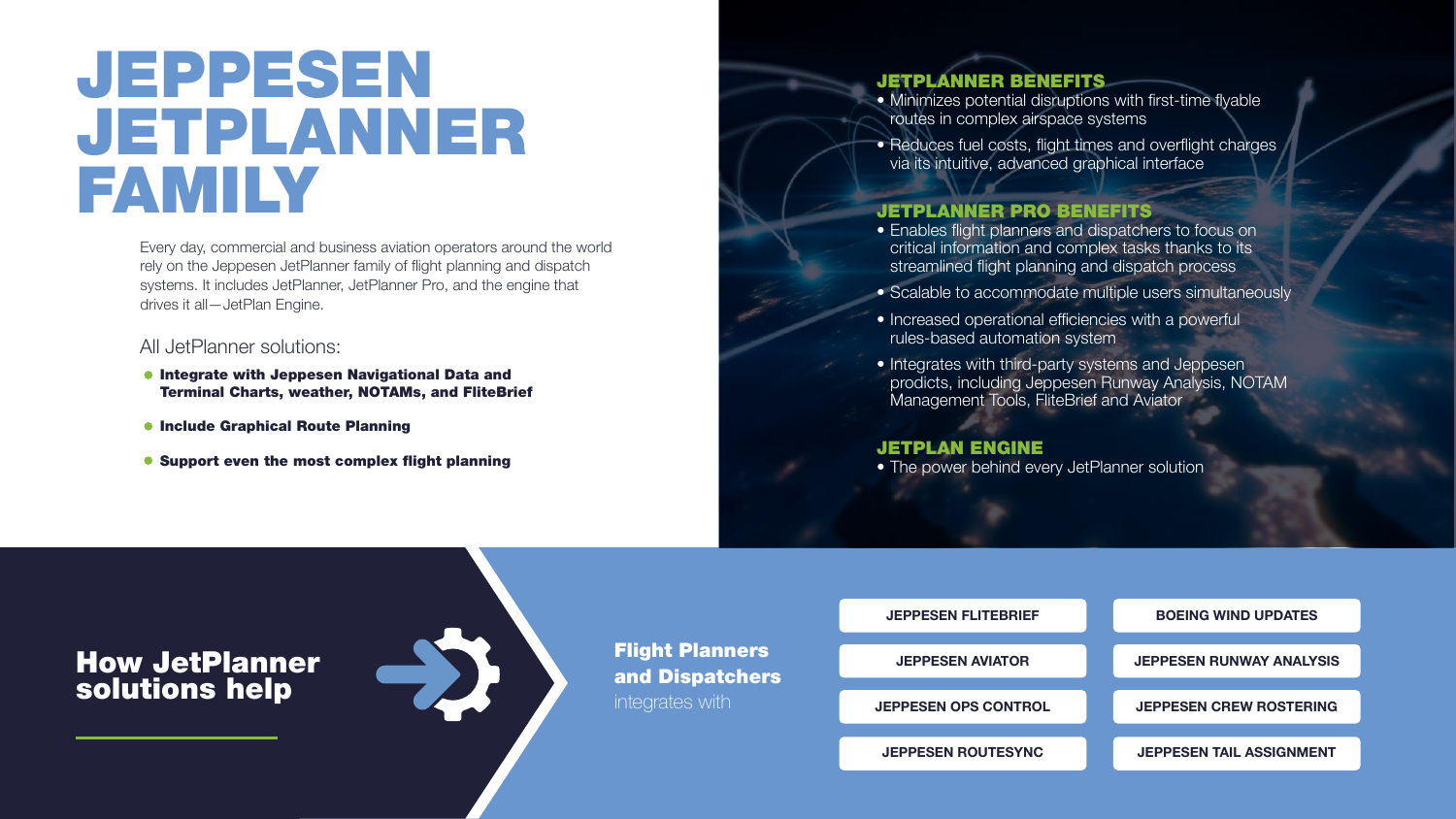Utilizes the world's most comprehensive airport, runway and obstacle databases to calculate take-off and landing performance data for more than 200 different aircraft/engine combinations. Available via jetplan.com, Jeppesen Runway Analysis also provides access to a database of 3,800 worldwide airports. This collection of broad, detailed information ensures dispatchers have what they need to remain compliant with regulatory requirements.

# JEPPESEN RUNWAY ANALYSIS

Flight Planners and Dispatchers works with

### How Jeppesen Runway Analysis helps



**JEPPESEN AIRPORT DATA**

**JEPPESEN JETPLANNER PRO**

**JEPPESEN NAVDATA** 



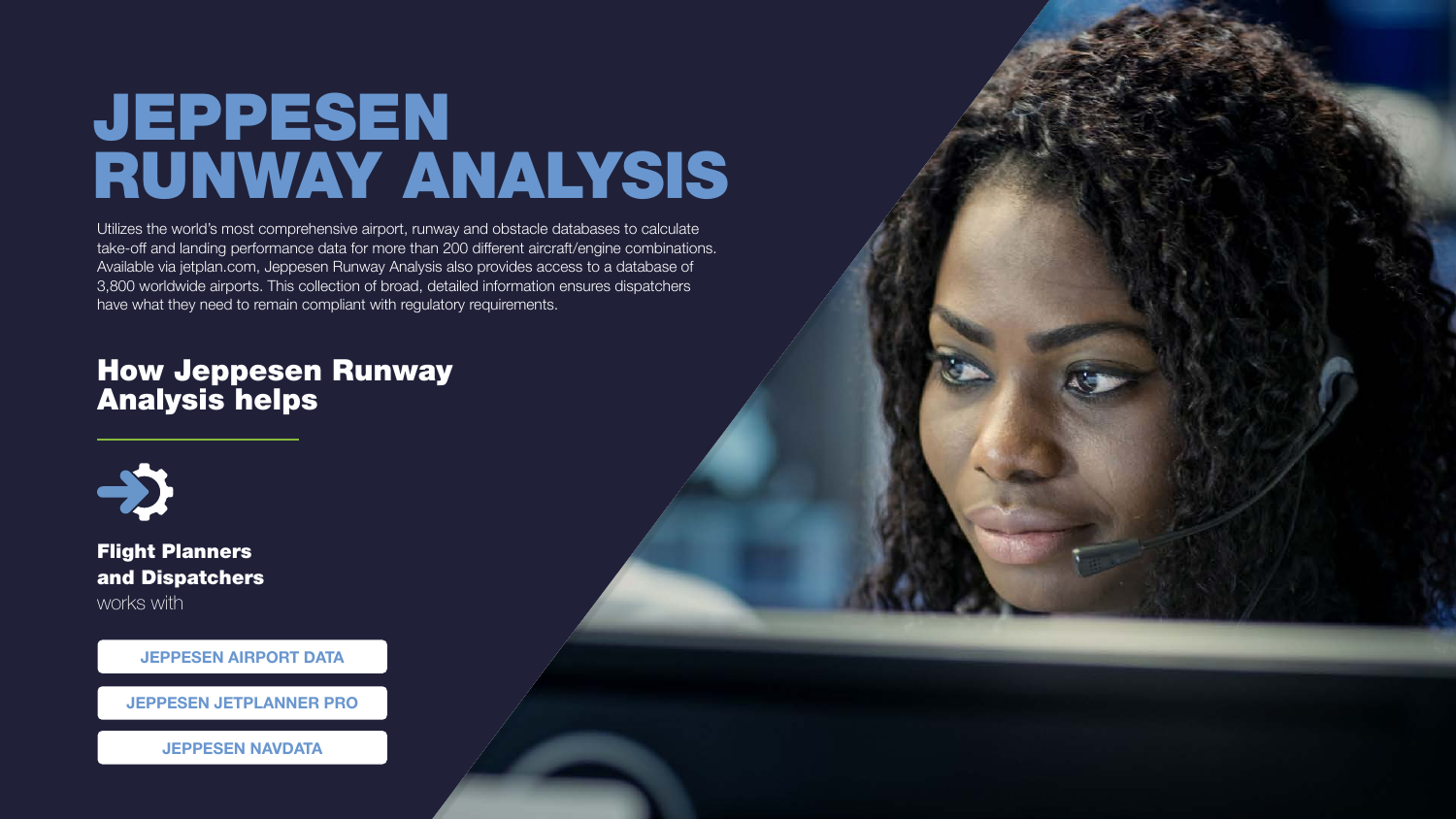Provides runway-declared distances, terrain and obstacle information, and engine-out procedures to maximize takeoff weight and speed calculations. Accessible 24/7 via jetplan.com, Jeppesen Airport Data helps increase payload capacity, meets aircraft safety requirements and reduces the time flight planners and dispatchers spend on manual flight tasks, which in turn helps improve operational processes.

# JEPPESEN AIRPORT DATA

Flight Planners and Dispatchers

integrates with

### How Jeppesen Airport Data helps



**JEPPESEN RUNWAY ANALYSIS**

**BOEING ONBOARD PERFORMANCE TOOL** 



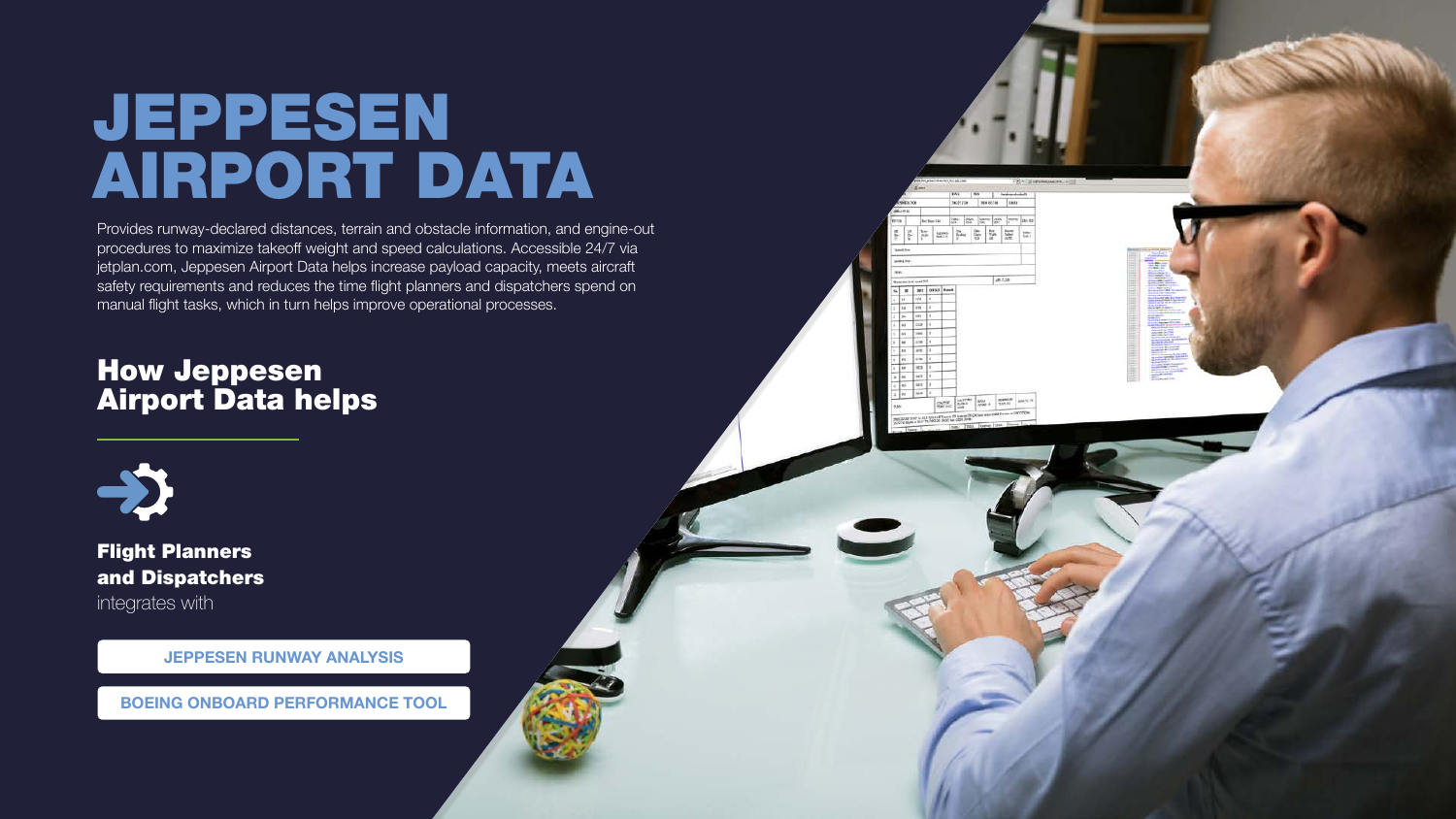By dynamically managing the content of flight briefing packages, as well as the distribution of those packages to crew, Jeppesen FliteBrief helps dispatchers focus on more complex issues.

## JEPPESEN FLITEBRIEF

### How Jeppesen FliteBrief helps



Flight Planners and Dispatchers

integrates with

**JEPPESEN AVIATOR** 

**JEPPESEN JETPLANNER**

**JEPPESEN JETPLANNER PRO**